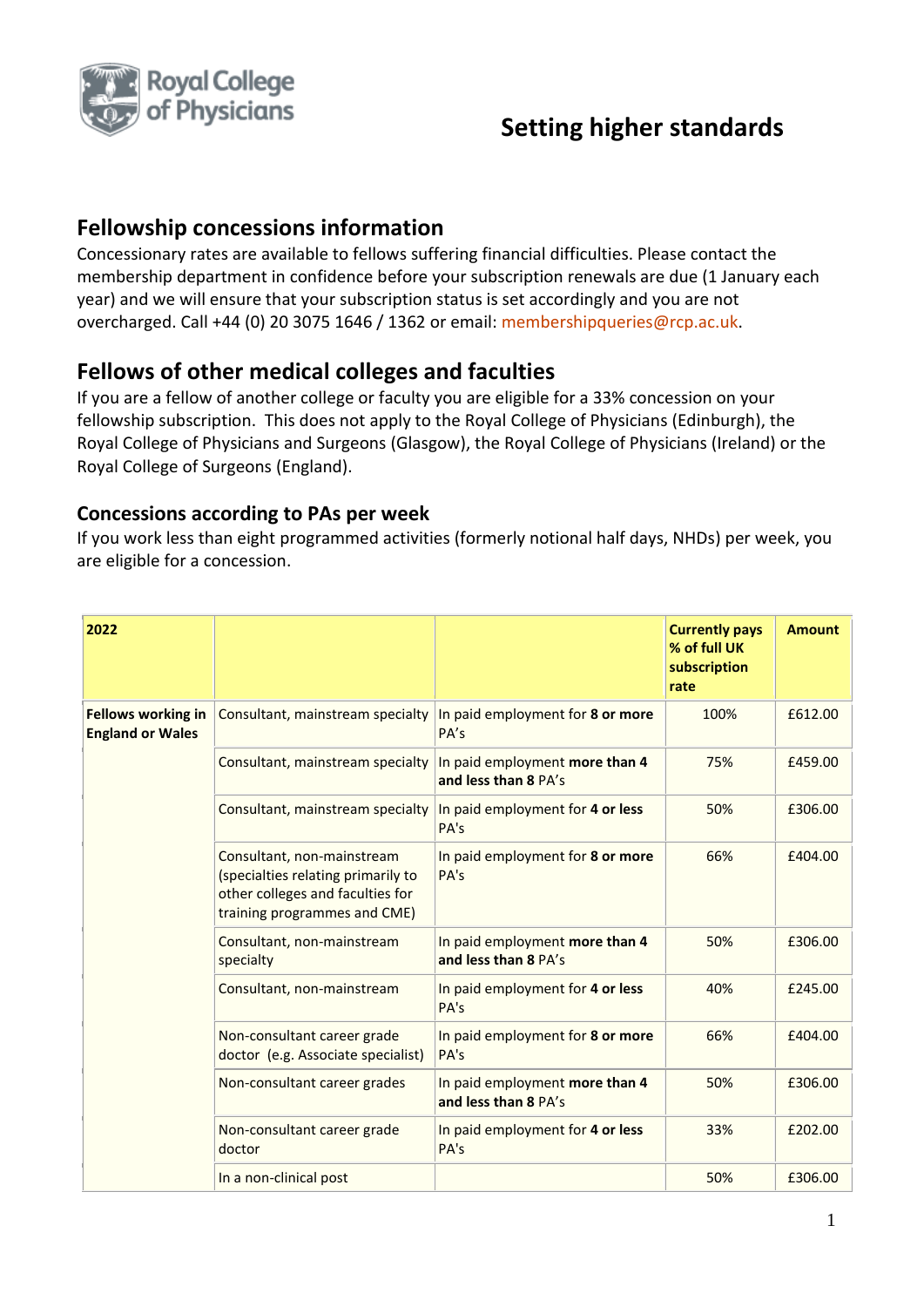| <b>Fellows working in</b><br><b>Scotland or</b>                                                | Consultant                 | In paid employment for 8 or more<br>PA's               | 66%  | £404.00 |
|------------------------------------------------------------------------------------------------|----------------------------|--------------------------------------------------------|------|---------|
| <b>Northern Ireland</b>                                                                        | Consultant                 | In paid employment more than 4<br>and less than 8 PA's | 50%  | £306.00 |
|                                                                                                | Consultant                 | In paid employment for 4 or less<br>PA's               | 33%  | £202.00 |
| <b>Fellows working</b><br>overseas - LMIC                                                      |                            |                                                        | 31%  | £190.00 |
| <b>Fellows working</b><br>overseas - HIC                                                       |                            |                                                        | 36%  | £220.00 |
| <b>Retired Fellows -</b><br>UK, Overseas &<br><b>Scotland &amp;</b><br><b>Northern Ireland</b> | <b>Fully retired</b>       |                                                        |      | £80.00  |
|                                                                                                | Year 1                     | In paid employment for 8 or more<br>PA's               | 63%  | £386.00 |
| <b>Fellows working in</b><br><b>England or Wales</b>                                           | Year 2                     | In paid employment for 8 or more<br>PA's               | 67%  | £410.00 |
| in first 5 years of<br>fellowship<br>(concessionary<br>rates apply)                            | Year <sub>3</sub>          | In paid employment for 8 or more<br>PA's               | 75%  | £459.00 |
|                                                                                                | Year 4                     | In paid employment for 8 or more<br>PA's               | 85%  | £520.00 |
|                                                                                                | Year 5 or more (full rate) | In paid employment for 8 or more<br>PA's               | 100% | £612.00 |

### **Concessions for fellows from low-middle income countries**

If you are a fellow based in a low-middle income country, and you are suffering from financial difficulty, you may be eligible for a concession on your fellowship subscription.

The RCP is aware that the cost of fellowship may be particularly expensive in some parts of the world, given relative currency values and local salary levels. As some of the benefits of fellowship, such as CPD (Continuing Professional Development), are more likely to be taken up by UK fellows rather than those overseas we already offer a substantially low level of subscription for overseas fellows.

The question of further discounts based on local economic circumstances has also been considered, but several factors have to be taken into account. These include covering the costs of providing fellowship benefits, the cost of membership organisations within other countries, and differing health systems with different levels of medical incomes. We understand that it can be difficult for a fellow to ask for a reduction in subscription, and there is certainly no intention to embarrass anyone who finds themselves in difficulty.

The following approach has therefore been introduced; using the World Bank's categories of low and middle income countries (see lists below).

• For fellows who are resident (defined by RCP correspondence address) in countries recognised by the World Bank as low - middle income in its published list, a subscription will be charged on the same basis as for any overseas fellow.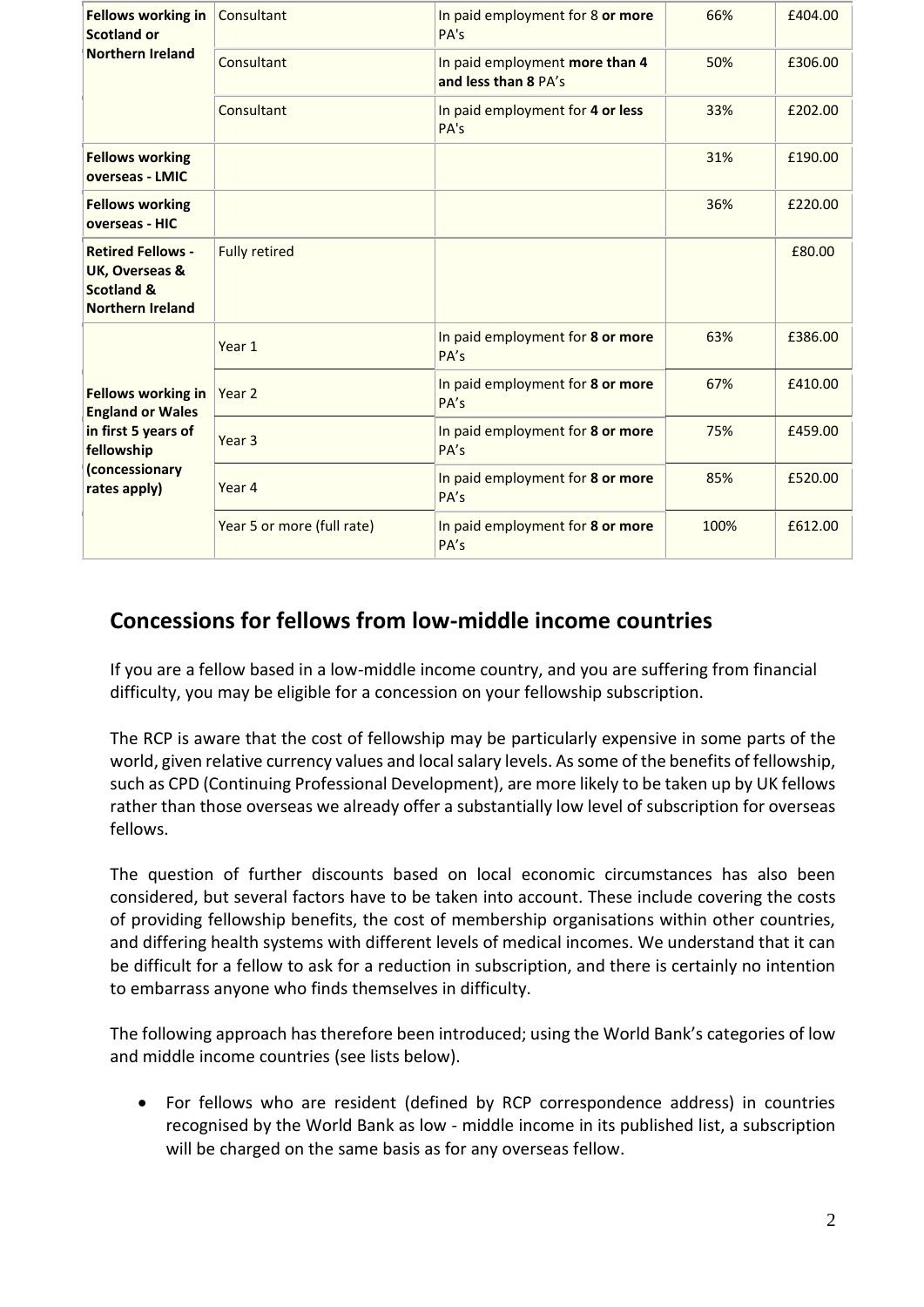- However, if this poses a difficulty for any individual they should write to the membership team in confidence, to declare their sterling-equivalent income is less than £15,000, using the form below. If the fellow's salary is less than £15,000 (equivalent) per annum, the treasurer can consider a subscription rate equivalent to that paid by retired fellows who wish to receive the journal (10% of full rate, currently £61.00).
- There will not be an automatic discount.

Other fellows who find themselves in financial difficulty but who do not geographically qualify for this scheme are welcome to write the treasurer Professor Chuka Nwokolo FRCP in confidence, and he will be happy to carefully consider each individual case and reply. The treasurer wishes to be fair to everyone and hopes that those who need to will write.

## **International fellows' subscriptions: the World Bank's categories of low and middle income countries**

The World Bank's main criterion for classifying economies is gross national income (GNI) per capita. In previous editions of their publications, this term was referred to as gross national product, or GNP. Based on its GNI per capita, every economy is classified as low income, middle income (subdivided into low middle and upper middle), or high income. Other analytical groups based on geographic regions are also used. Economies are divided according to 2006 GNI per capita, calculated using the World Bank. The groups concerned here are: low income, \$995 or less; and low middle income, \$996 - \$12,195.

| Low-income economies (\$1,045 or less)             |                           |                       |
|----------------------------------------------------|---------------------------|-----------------------|
| Afghanistan                                        | Guinea                    | Rwanda                |
| <b>Burkina Faso</b>                                | Guinea-Bissau             | Sierra Leone          |
| Burundi                                            | Korea, Dem. People's Rep. | Somalia               |
| Central African Republic                           | Liberia                   | South Sudan           |
| Chad                                               | Madagascar                | Sudan                 |
| Congo, Dem. Rep.                                   | Malawi                    | Syrian Arab Republic  |
| Eritrea                                            | Mali                      | Togo                  |
| Ethiopia                                           | Mozambique                | Uganda                |
| Gambia, The                                        | Niger                     | Yemen, Rep            |
| Lower-middle-income economies (\$1,046 to \$4,095) |                           |                       |
| Algeria                                            | Honduras                  | Philippines           |
| Angola                                             | India                     | Samoa                 |
| Bangladesh                                         | Indonesia                 | São Tomé and Príncipe |
| <b>Belize</b>                                      | Iran, Islamic Rep.        | Senegal               |
| <b>Benin</b>                                       | Kenya                     | Solomon Islands       |
| <b>Bhutan</b>                                      | Kiribati                  | Sri Lanka             |
| <b>Bolivia</b>                                     | Kyrgyz Republic           | Tajikistan            |
| Cabo Verde                                         | Lao PDR                   | Tanzania              |
| Cambodia                                           | Lesotho                   | Timor-Leste           |
| Cameroon                                           | Mauritania                | Tunisia               |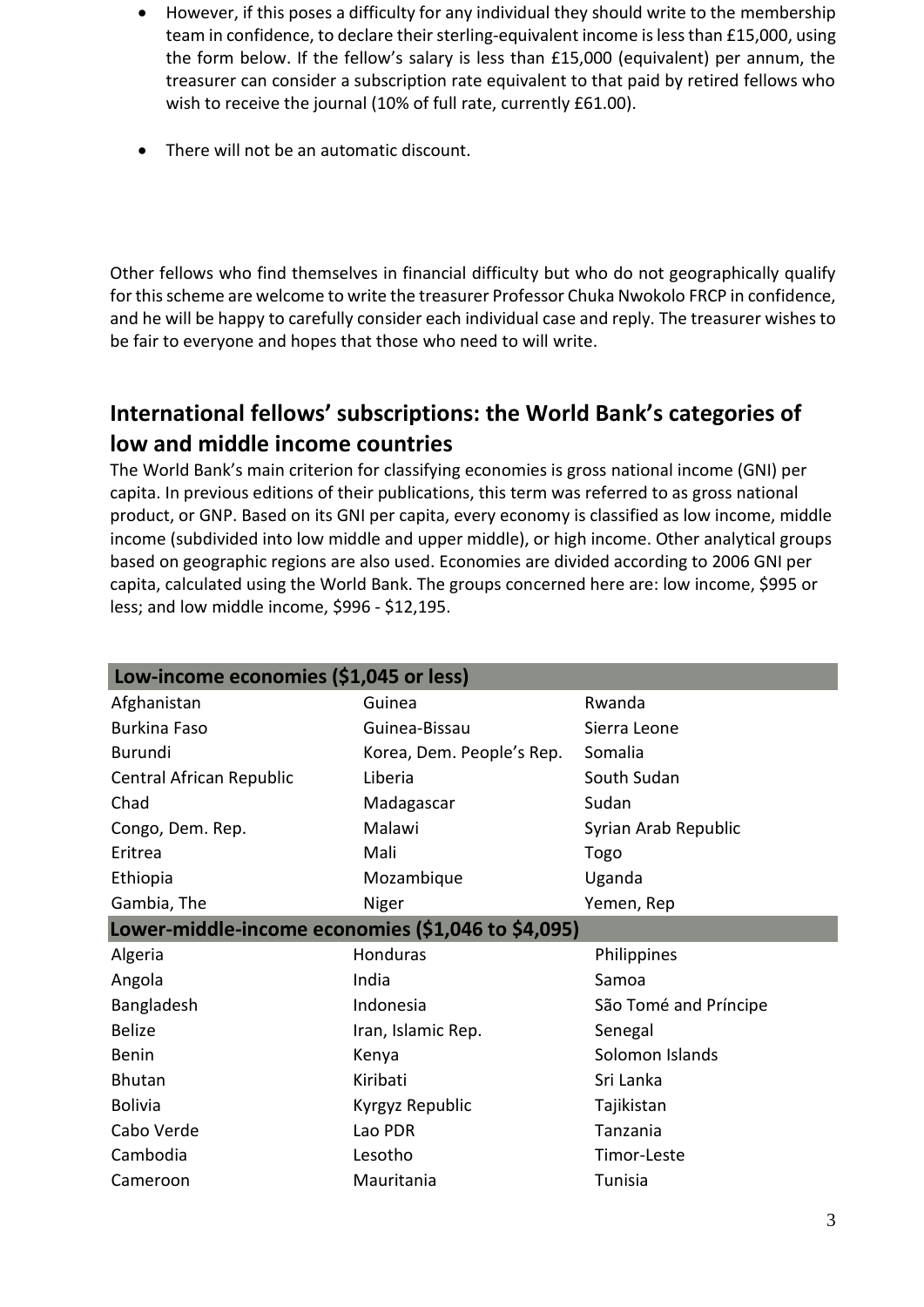| Comoros                  | Micronesia, Fed. Sts.                               | Uzbekistan                     |
|--------------------------|-----------------------------------------------------|--------------------------------|
| Congo, Rep.              | Mongolia                                            | Vanuatu                        |
| Cote D'Ivoire            | Morocco                                             | Vietnam                        |
| Djibouti                 | Myanmar                                             | <b>West Bank and Gaza</b>      |
| Egypt, Arab Rep.         | Nepal                                               | Zambia                         |
| El Salvador              | Nicaragua                                           | Zimbabwe                       |
| Eswatini                 | Nigeria                                             |                                |
| Ghana                    | Pakistan                                            |                                |
| Haiti                    | Papua New Guinea                                    |                                |
|                          | Upper-middle-income economies (\$4,096 to \$12,695) |                                |
| Albania                  | Gabon                                               | Namibia                        |
| American Samoa           | Georgia                                             | North Macedonia                |
| Argentina                | Grenada                                             | Panama                         |
| Armenia                  | Guatemala                                           | Paraguay                       |
| Azerbaijan               | Guyana                                              | Peru                           |
| <b>Belarus</b>           | Iraq                                                | Romania                        |
| Bosnia and Herzegovina   | Jamaica                                             | <b>Russian Federation</b>      |
| Botswana                 | Jordan                                              | Serbia                         |
| <b>Brazil</b>            | Kazakhstan                                          | South Africa                   |
| <b>Bulgaria</b>          | Kosovo                                              | St. Lucia                      |
| China                    | Lebanon                                             | St. Vincent and the Grenadines |
| Colombia                 | Libya                                               | Suriname                       |
| Costa Rica               | Malaysia                                            | Thailand                       |
| Cuba                     | <b>Maldives</b>                                     | Tonga                          |
| Dominica                 | Marshall Islands                                    | Turkey                         |
| Dominican Republic       | <b>Mauritius</b>                                    | Turkmenistan                   |
| Ecuador                  | Mexico                                              | Tuvalu                         |
| <b>Equatorial Guinea</b> | Moldova                                             |                                |
| Fiji                     | Montenegro                                          |                                |

If you have any questions please call the membership department on +44 (0) 20 3075 1646 / 1362 or emai[l membershipqueries@rcplondon.ac.uk.](mailto:membershipqueries@rcplondon.ac.uk)